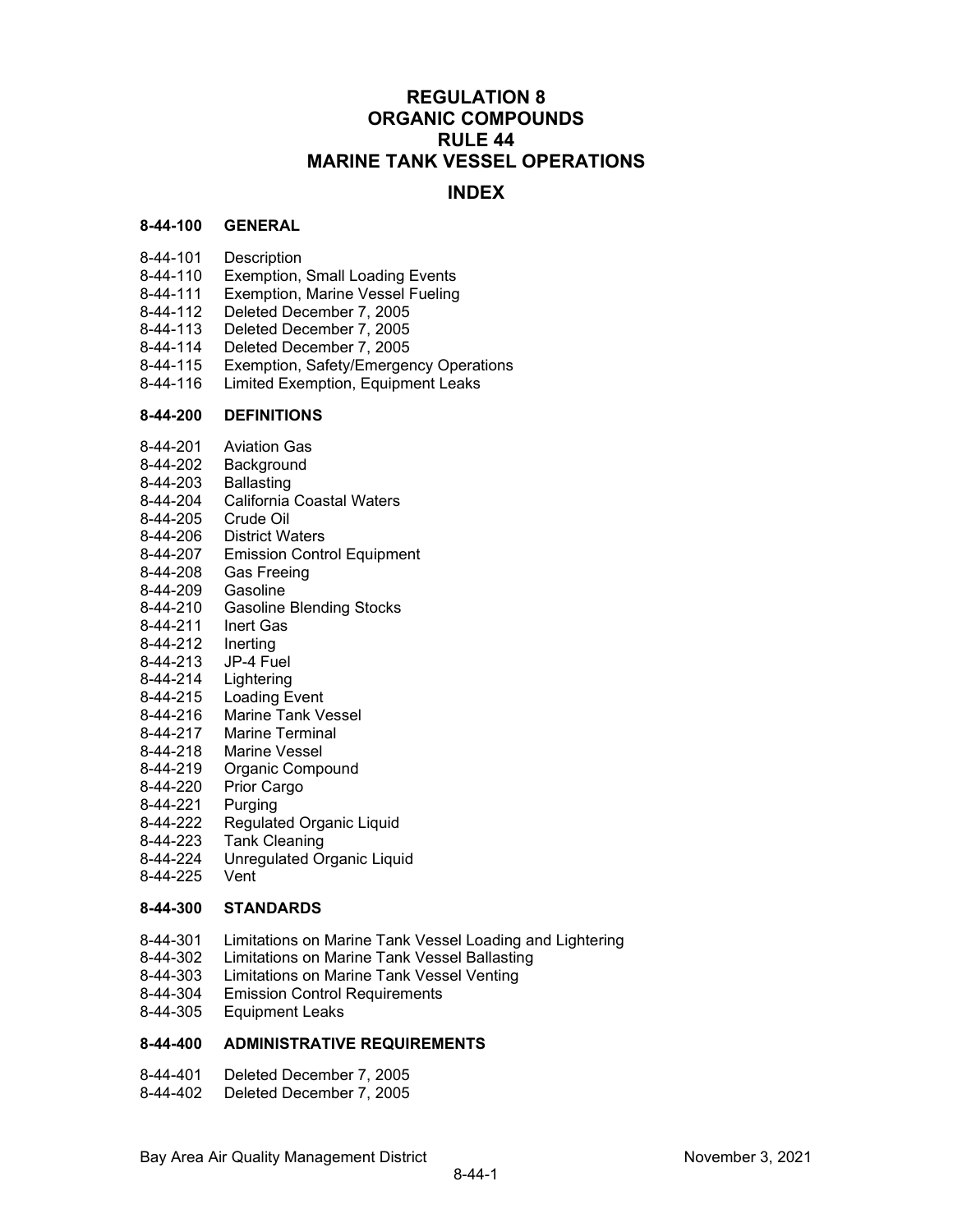- 8-44-403 Notifications Regarding Safety/Emergency Exemption<br>8-44-404 Notifications for Operations Conducted Other Than at I
- Notifications for Operations Conducted Other Than at Marine Terminals

#### **8-44-500 MONITORING AND RECORDS**

- 8-44-501 Record Keeping Marine Terminals
- 8-44-502 Record Keeping Marine Tank Vessels<br>8-44-503 Record Keeping Exemptions
- 8-44-503 Record Keeping Exemptions<br>8-44-504 Burden of Proof
- Burden of Proof

#### **8-44-600 MANUAL OF PROCEDURES**

- 8-44-601 Determination of Emission Factors and Emission Control Equipment Efficiencies<br>8-44-602 Deleted December 7, 2005
- 8-44-602 Deleted December 7, 2005<br>8-44-603 Leak Determinations
- **Leak Determinations**
- 8-44-604 Flash Point Determinations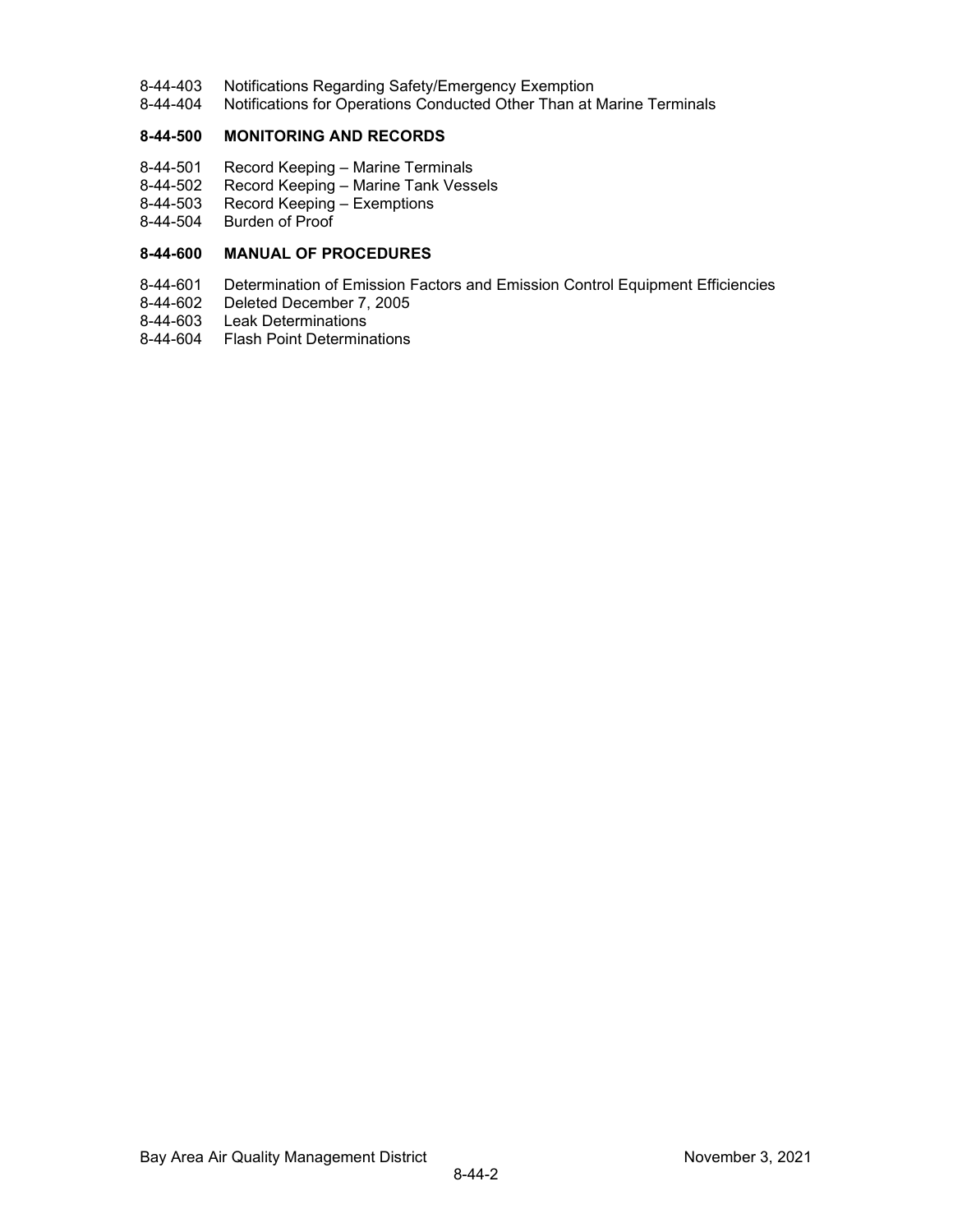## **REGULATION 8 ORGANIC COMPOUNDS RULE 44 MARINE TANK VESSEL OPERATIONS**

(Adopted January 4, 1989)

#### **8-44-100 GENERAL**

- **8-44-101 Description:** The purpose of this rule is to limit emissions of organic compounds into the atmosphere from marine tank vessel operations.
- *(Amended December 7, 2005)* **8-44-110 Exemption, Small Loading Events:** Sections 8-44-301 through 305 of this rule shall not apply to loading events of less than 159 cubic meters (1,000 barrels).

*(Amended December 7, 2005)*

**8-44-111 Exemption, Marine Vessel Fueling:** Sections 8-44-301 through 305 of this rule shall not apply to the loading of organic liquids associated with the fueling (bunkering) of marine vessels.

*(Amended December 7, 2005)*

- **8-44-112 Deleted December 7, 2005**
- **8-44-113 Deleted December 7, 2005**
- **8-44-114 Deleted December 7, 2005**
- **8-44-115 Exemption, Safety/Emergency Operations:** Nothing in this rule shall be construed to:
	- 115.1 Require any act or omission that would be in violation of any regulation or other requirement of the United States Coast Guard; or
	- 115.2 Prevent any act or omission that is necessary to secure the safety of a vessel or for saving life at sea.

*(Amended, Renumbered December 7, 2005)*

**8-44-116 Limited Exemption, Equipment Leaks:** The requirements of Section 8-44-305 shall not apply to any source that is subject to the leak standards of Regulation 8, Rule 18. *(Adopted December 7, 2005)*

#### **8-44-200 DEFINITIONS**

**8-44-201 Aviation Gas:** Gasoline suitable for use in piston-driven aircraft.

*(Adopted December 7, 2005)*

**8-44-202 Background**: The ambient concentration of total organic compounds determined at least 3 meters (10 feet) from the equipment to be inspected and not influenced by any specific emission point.

*(Adopted December 7, 2005)*

**8-44-203 Ballasting**: To load seawater into a marine tank vessel cargo tank to obtain proper propeller, rudder and hull immersion or to provide clearance under bridges or other potential obstacles.

*(Adopted December 7, 2005)*

**8-44-204 California Coastal Waters:** That area between the California coastline and a line starting at the California-Oregon border at the Pacific Ocean:

| thence to $42.0^\circ$ N   | $125.5^{\circ}$ W |
|----------------------------|-------------------|
| thence to $41.0^\circ$ N   | $125.5^{\circ}$ W |
| thence to $40.0^\circ$ N   | $125.5^{\circ}$ W |
| thence to $39.0^\circ$ N   | $125.0^{\circ}$ W |
| thence to $38.0^\circ$ N   | $124.5^{\circ}$ W |
| thence to $37.0^\circ$ N   | $123.5^{\circ}$ W |
| thence to $36.0^\circ$ N   | $122.5^{\circ}$ W |
| thence to $35.0^{\circ}$ N | $121.5^{\circ}$ W |
| thence to $34.0^\circ$ N   | 120.5°W           |
| thence to $33.0^\circ$ N   | $119.5^{\circ}$ W |
| thence to 32.5°N           | $118.5^{\circ}$ W |

Bay Area Air Quality Management District November 3, 2021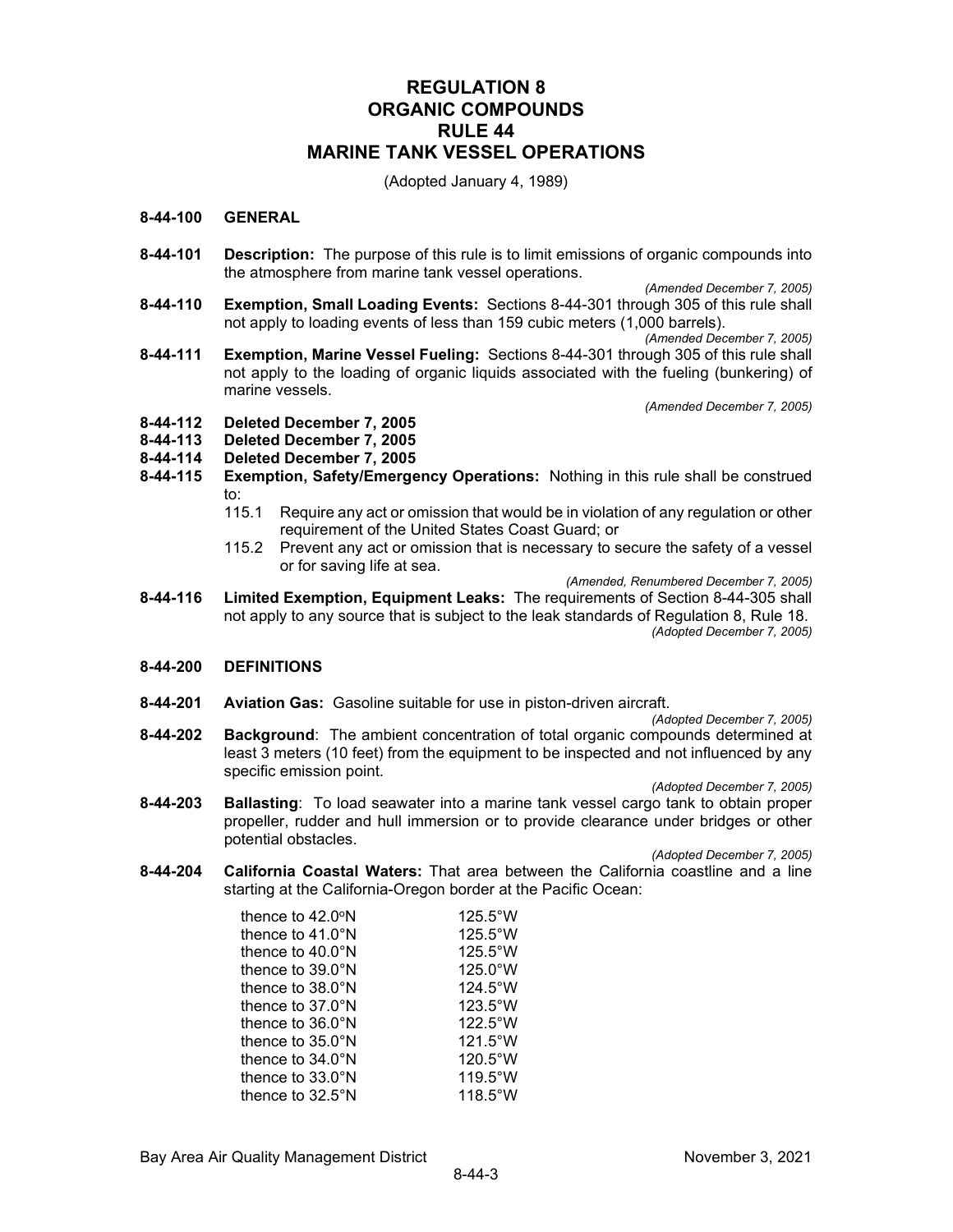and ending at the California-Mexico border at the Pacific Ocean.

*(Adopted December 7, 2005)*

- **8-44-205 Crude Oil:** A naturally occurring mixture consisting predominantly of hydrocarbons and/or sulfur, nitrogen and oxygen derivatives of hydrocarbons that is removed from the earth in a liquid state or is capable of being so removed.
	- *(Amended, Renumbered December 7, 2005)*
- **8-44-206 District Waters**: The water bodies within the District's boundaries, including San Francisco Bay, San Pablo Bay, Suisun Bay, and Grizzly Bay and, in addition, the Pacific Ocean area beginning at the intersection of the Pacific Ocean and the Marin-Sonoma County boundary; and extending three miles westward to the California coastal boundary as defined in Article XXI of the California Constitution and Government Code section 170; then southeasterly along said California coastal boundary to a point due west of the intersection of the Pacific Ocean and the San Mateo-Santa Cruz boundary; then easterly to said intersection.

*(Adopted December 7, 2005)*

- **8-44-207 Emission Control Equipment**: Any equipment, machinery, apparatus or device used to recover or reduce emissions of organic vapors from escaping into the atmosphere. *(Renumbered December 7, 2005)*
- **8-44-208 Gas Freeing:** The introduction of fresh air into a tank to lower the level of any flammable, toxic, or inert gas to that required for a specific purpose such as tank entry or hot work.

*(Adopted December 7, 2005)*

- **8-44-209 Gasoline:** Any distillate, including aviation gasoline and additives, that has a Reid vapor pressure of four (4.0) pounds or greater.
- *(Adopted 12/7/05; Amended 11/3/21)* **8-44-210 Gasoline Blending Stocks:** Any organic liquid used as a component of gasoline, including, but not limited to aromatic or alcohol octane boosters and oxygenates, isomerate, reformate, alkylate, straight run gasoline, cat gasoline, pyrolysis gasoline, FCC gasoline and light hydrocrackate.

*(Adopted December 7, 2005)*

**8-44-211 Inert Gas:** A gas or a mixture of gases, such as flue gas, containing insufficient oxygen to support the combustion of hydrocarbons.

*(Adopted December 7, 2005)*

**8-44-212 Inerting:** The introduction of inert gas into a tank to lower the level of oxygen throughout the atmosphere of a tank below that necessary to support the combustion of hydrocarbons.

*(Adopted December 7, 2005)*

- **8-44-213 JP-4 Fuel:** A naphtha and kerosene-based fuel used primarily as a military fuel that meets the specifications of MIL-T-5624, MIL-PRF-5624, MIL-DTL-5624.
- *(Adopted December 7, 2005)* **8-44-214 Lightering:** The loading of organic liquid into a marine tank vessel from another marine tank vessel.

*(Adopted December 7, 2005)*

**8-44-215 Loading Event**: An incident or occurrence beginning with the connecting of a marine terminal storage tank or a marine tank vessel cargo tank to a receiving marine tank vessel by means of piping or hoses, the transferring of organic liquid cargo from the storage or cargo tank into the receiving marine tank vessel and ending with the disconnecting of the pipes or hoses.

*(Amended, Renumbered December 7, 2005)*

**8-44-216 Marine Tank Vessel**: Any marine vessel that transports or stores liquid bulk cargo in tanks.

*(Amended, Renumbered December 7, 2005)*

- **8-44-217 Marine Terminal**: Any facility or structure constructed to load or unload organic liquid bulk cargo into marine tank vessels.
- **8-44-218 Marine Vessel**: Any tugboat, tanker, freighter, passenger ship, barge or other boat, ship or watercraft (as defined in Section 39037.1 of the California Health and Safety Code) except those used primarily for recreation.

*(Renumbered December 7, 2005)*

*(Renumbered December 7, 2005)*

**8-44-219 Organic Compound**: Any organic compound as defined in Regulation 1.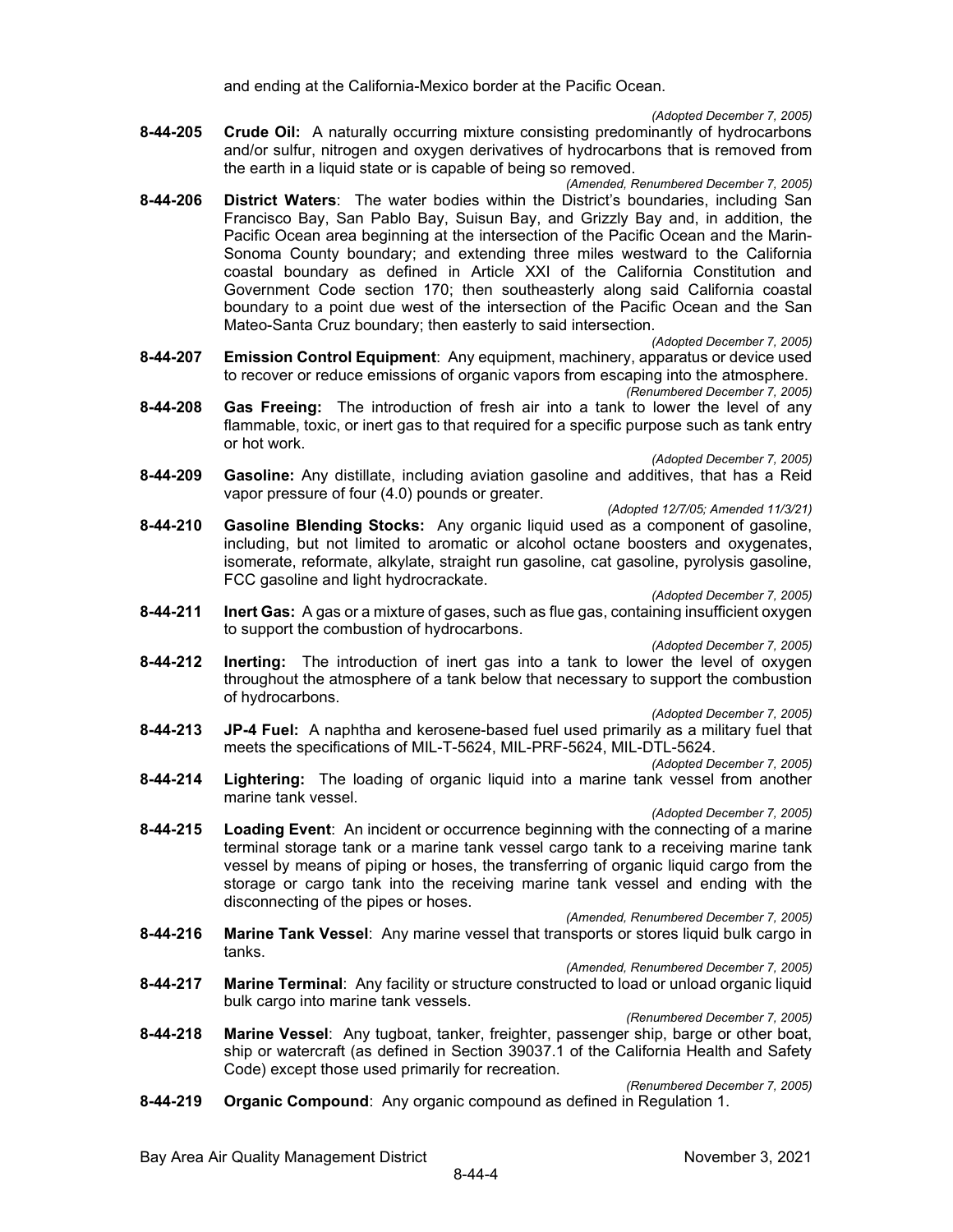- **8-44-220 Prior Cargo:** The last cargo that was held in a marine tank vessel cargo tank before the current loading event. A cargo tank is no longer considered to have held a prior cargo of a regulated organic liquid once it has been vented of organic gases and cleaned with an unregulated organic liquid or with an inorganic liquid.
- *(Adopted December 7, 2005)* **8-44-221 Purging:** The introduction of inert gas into a tank already in the inert condition with the object of (1) further reducing the existing oxygen content, or (2) reducing the existing hydrocarbon gas content to a level below which combustion cannot be supported if air is subsequently introduced into the tank, or (3) accomplishing both of the foregoing objects.

*(Adopted December 7, 2005)*

- **8-44-222 Regulated Organic Liquid**: For the purpose of this rule, regulated organic liquid is:
	- 222.1 Until January 1, 2007: all gasoline, gasoline blending stocks, aviation gas, JP-4 fuel and crude oil.
	- 222.2 Effective January 1, 2007: all gasoline, gasoline blending stocks, aviation gas, JP-4 fuel, crude oil, and any other organic compound or mixture of organic compounds that exists as a liquid at actual conditions of use or storage that has a flash point less than 100 degrees F.

*(Amended, Renumbered December 7, 2005)*

- **8-44-223 Tank Cleaning:** The process of removing hydrocarbon vapors, liquid, or residue from a tank, generally to allow entry for inspection or hot work or to allow a change of cargo. *(Adopted December 7, 2005)*
- **8-44-224 Unregulated Organic Liquid:** Any organic compound or mixture of organic compounds that exists as a liquid at actual conditions of use or storage and that is not a regulated organic liquid.

*(Adopted December 7, 2005)*

**8-44-225 Vent**: To release hydrocarbon gases from a marine tank vessel cargo tank through the manual or automatic opening of tank vents, hatches, or other openings for the purpose of reducing tank internal pressure or in connection with inerting, purging, tank cleaning, or gas freeing.

*(Adopted December 7, 2005)*

#### **8-44-300 STANDARDS**

- **8-44-301 Limitations on Marine Tank Vessel Loading and Lightering:** A person shall not conduct either of the following loading operations within the District or District Waters unless emissions from the loading event are controlled in accordance with the requirements of Section 8-44-304:
	- 301.1 Loading a regulated organic liquid into a cargo tank of a marine tank vessel; or
	- 301.2 Loading any liquid into a cargo tank of a marine tank vessel when the tank's prior cargo was a regulated organic liquid.

*(Amended December 7, 2005)*

- **8-44-302 Limitations on Marine Tank Vessel Ballasting:** Within District waters, a person shall not ballast into a cargo tank for which the prior cargo was a regulated organic liquid unless either of the following requirements is met:
	- 302.1 Emissions are controlled in accordance with the requirements of Section 8-44- 304; or
	- 302.2 Emissions are limited to the extent possible through the use of any combination of segregated ballast tanks, dedicated clean ballast tanks, internal vapor balancing, and compression ballasting.

*(Amended December 7, 2005)*

- **8-44-303 Limitations on Marine Tank Vessel Venting:** Within the District or District Waters, a person shall not vent a cargo tank containing a regulated organic liquid or for which the prior cargo was a regulated organic liquid unless either of the following requirements is met:
	- 303.1 Emissions are controlled in accordance with the requirements of Section 8-44- 304; or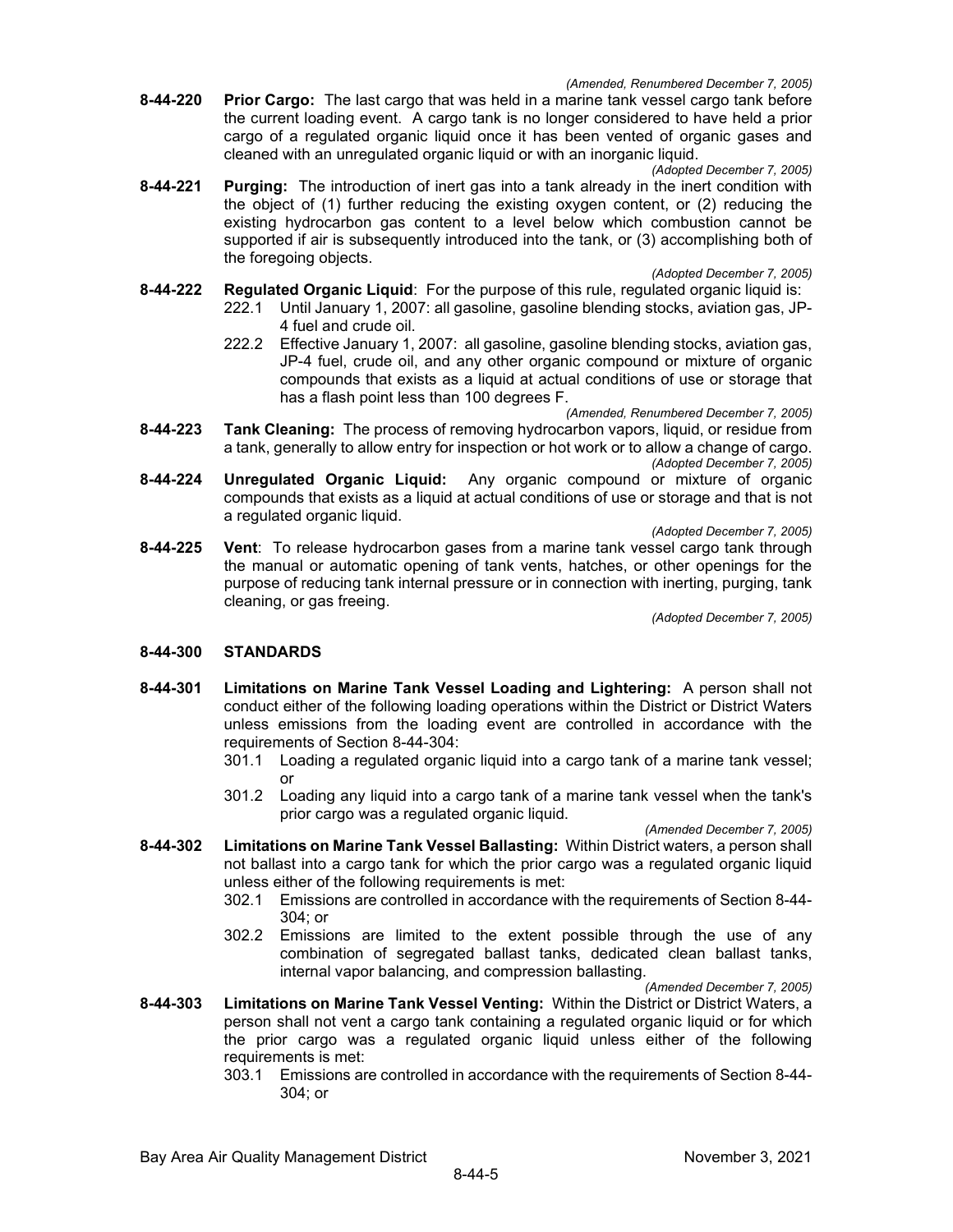303.2 The venting occurs through (1) the automatic operation of a pressure relief valve (PRV), or other pressure relieving device intended to protect the integrity of the tank, set at the highest setpoint approved by the United States Coast Guard, or (2) manual venting to avoid an automatic release through such a PRV or device with such a setpoint when tank pressure has reached 90% of such setpoint and an automatic release is imminent.

*(Amended December 7, 2005)*

- **8-44-304 Emission Control Requirements:** A person conducting an operation from which emissions must be controlled pursuant to Section 8-44-301, 302 or 303 shall:
	- 304.1 Limit emissions of organic compounds to 5.7 grams per cubic meter (2 lbs per 1000 bbls) of organic liquid loaded, or reduce emissions by at least 95 percent by weight from uncontrolled conditions; and
	- 304.2 Use emission control equipment that is designed and operated to collect and process all organic compound emissions from the loading, ballasting, or venting operation.

*(Amended December 7, 2005)*

- **8-44-305 Equipment Leaks:** The following requirements apply to any loading or lightering operation subject to Section 8-44-301, and, if conducted at a marine terminal, any ballasting operation subject to Section 8-44-302 or venting operation subject to Section 8-44-303.1:
	- 305.1 Except as allowed by Section 8-44-305.4, the owner or operator of a marine terminal shall maintain all equipment associated with the operation up to, but not including, the first connection at the vessel being loaded such that the following limits are not exceeded:
		- 1.1 Three drops per minute for any liquid leak; and
		- 1.2 1,000 ppm (expressed as methane, above background) for any gaseous leak as determined pursuant to Section 8-44-603.
	- 305.2 Except as allowed by Section 8-44-305.4, the owner or operator of a marine vessel shall maintain all hatches, pressure relief valves, connections, gauging ports and vents, and any other equipment associated with the operation up to and including the first connection at the vessel to a loading terminal or to another vessel such that the following limits are not exceeded:
		- 2.1 Three drops per minute for any liquid leak; and
		- 2.2 10,000 ppm (expressed as methane, above background) for any gaseous leak as determined pursuant to Section 8-44-603.
	- 305.3 Effective January 1, 2007, the owner or operator of any marine terminal or marine tank vessel engaging in an operation subject to Section 8-44-305 shall inspect the marine terminal equipment or marine tank vessel equipment for compliance with the applicable requirements of Section 8-44-305.1 or 305.2 during the operation. Vessels shall be inspected prior to loading more than 20% of the cargo.
	- 305.4 If an owner or operator discovers a leak that exceeds the limits of Section 8- 44-305.1 or 305.2, the owner or operator shall immediately tag the liquid or gas leak, shall minimize the leak within 4 hours of discovery, and shall repair the leak prior to commencement of the next operation subject to the control requirements of Section 8-44-304. If the APCO discovers a leak that exceeds the limits of Section 8-44-305.1 or 305.2, the leak shall constitute a violation of this rule.

*(Amended December 7, 2005)*

#### **8-44-400 ADMINISTRATIVE REQUIREMENTS**

**8-44-401 Deleted December 7, 2005**

# **8-44-402 Deleted December 7, 2005**

**8-44-403 Notifications Regarding Safety/Emergency Exemption:** Effective January 1, 2007, whenever the owner or operator of a marine terminal or marine tank vessel determines that compliance with this rule would (1) require an act or omission that would be in violation of any regulation or other requirement of the United States Coast Guard or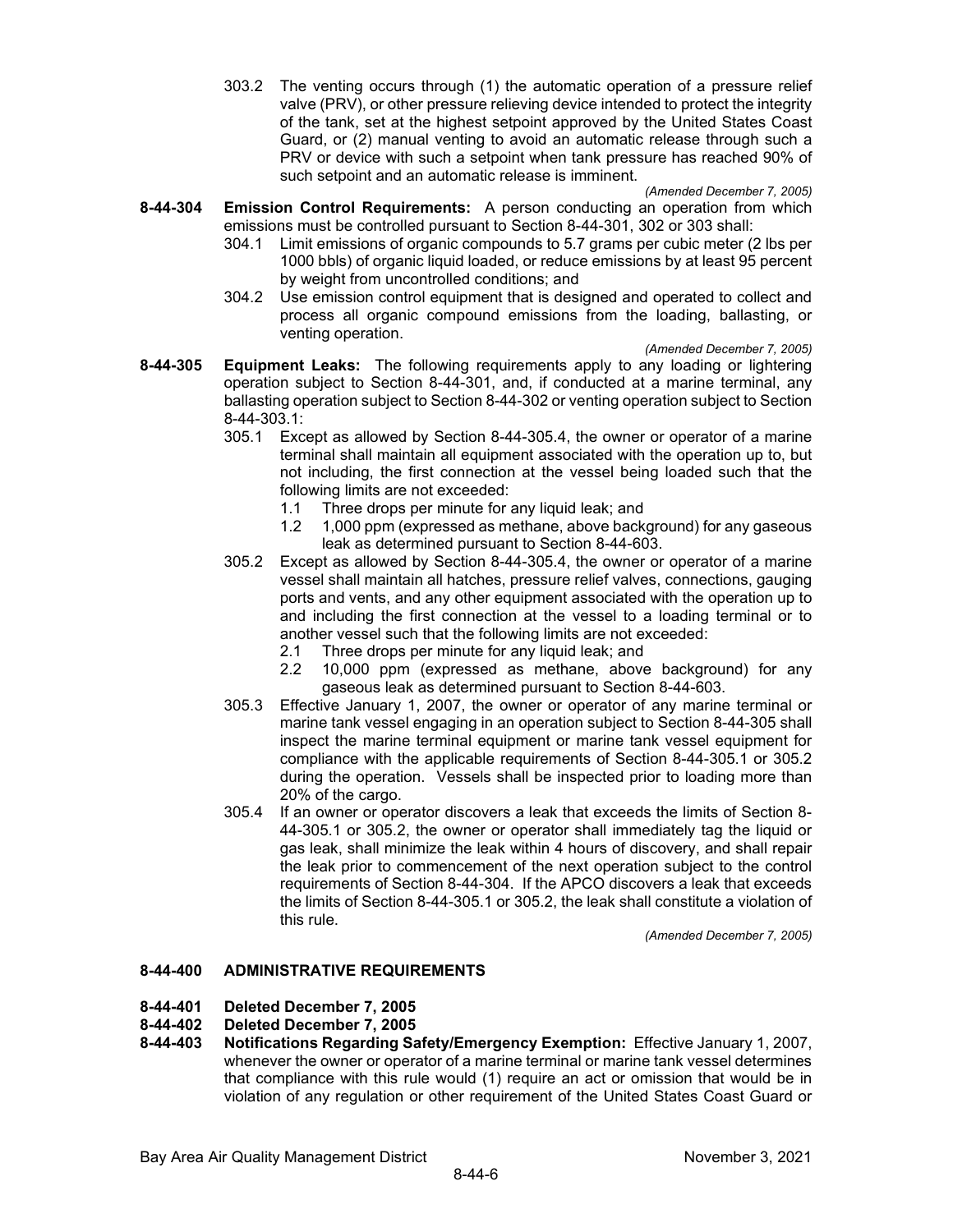(2) prevent an act or omission that is necessary to secure the safety of a vessel or for saving life at sea and therefore invokes the exemption in Section 8-44-115, the APCO shall be notified in writing within 48 hours. The notification shall include a complete description of the circumstances that require the use of the exemption.

*(Adopted December 7, 2005)*

- **8-44-404 Notifications for Operations Conducted Other Than at Marine Terminals:** Effective January 1, 2007, the owner or operator of a marine tank vessel that will conduct (1) a lightering operation subject to Section 8-44-301, (2) a ballasting operation subject to Section 8-44-302, or (3) cleaning within District Waters of tanks that contain a regulated organic liquid or had a prior cargo of a regulated organic liquid, shall provide written notice to the APCO no less than 24 hours prior to beginning the operation and, in addition, shall provide the following information:
	- 404.1 The name of the marine tank vessel:
	- 404.2 The San Francisco Bay Area agent for the vessel;
	- 404.3 A description of the operation;<br>404.4 The location of the operation:
	- The location of the operation;
	- 404.5 For lightering, the type (common name and trade designation), the amount of each organic liquid cargo to be loaded and the means to be used to comply with Section 8-44-301.
	- 404.6 For ballasting, the amount of ballast water to be loaded into cargo tanks, the prior cargo (common name and trade designation) in the tanks, and the means to be used to comply with Section 8-44-302.
	- 404.7 For tank cleaning, the approximate combined capacity of the tanks to be cleaned, the prior cargo (common name and trade designation) of each tank, and a description of the method to be used to clean each tank.

*(Adopted December 7, 2005)*

#### **8-44-500 MONITORING AND RECORDS**

- **8-44-501 Record Keeping – Marine Terminals**: The owner or operator of a marine terminal subject to this rule shall maintain the following records. The records shall be maintained at the terminal for at least five years and shall be made available to the APCO upon request.
	- 501.1 For each loading event of any organic liquid, records that include the following information:
		- 1.1 The name of the vessel loaded;
		- 1.2 The owner, country of registration, operator or charterer (if applicable), and San Francisco Bay Area agent for the vessel;
		- 1.3 The arrival and departure dates and times for the vessel;
		- 1.4 For each cargo tank loaded, the tank identifying number or designation, the type (common name and trade designation) and amount of each organic liquid cargo loaded;
		- 1.5 Effective January 1, 2007, for each cargo tank loaded with an organic liquid cargo other than gasoline, gasoline blending stocks, aviation gas, JP-4 fuel, or crude oil, the flash point of the organic liquid cargo loaded and the temperature of the liquid as loaded;
		- 1.6 For each cargo tank loaded, the prior cargo (common name and trade designation) carried by the tank and, for prior cargo other than gasoline, gasoline blending stocks, aviation gas, JP-4 fuel, or crude oil, the flash point of the prior cargo;
		- 1.7 For any required flash point data, the source of the data and a copy of the source document or analysis;
		- 1.8 The condition of each tank prior to being loaded (inerted, gas freed, crude oil washed, water washed, organic liquid flushed (including flushing liquid), etc.)
		- 1.9 The means used to comply with Section 8-44-304;
		- 1.10 Effective January 1, 2007, date and time of inspections required by Section 8-44-305.3, and identification of equipment discovered to have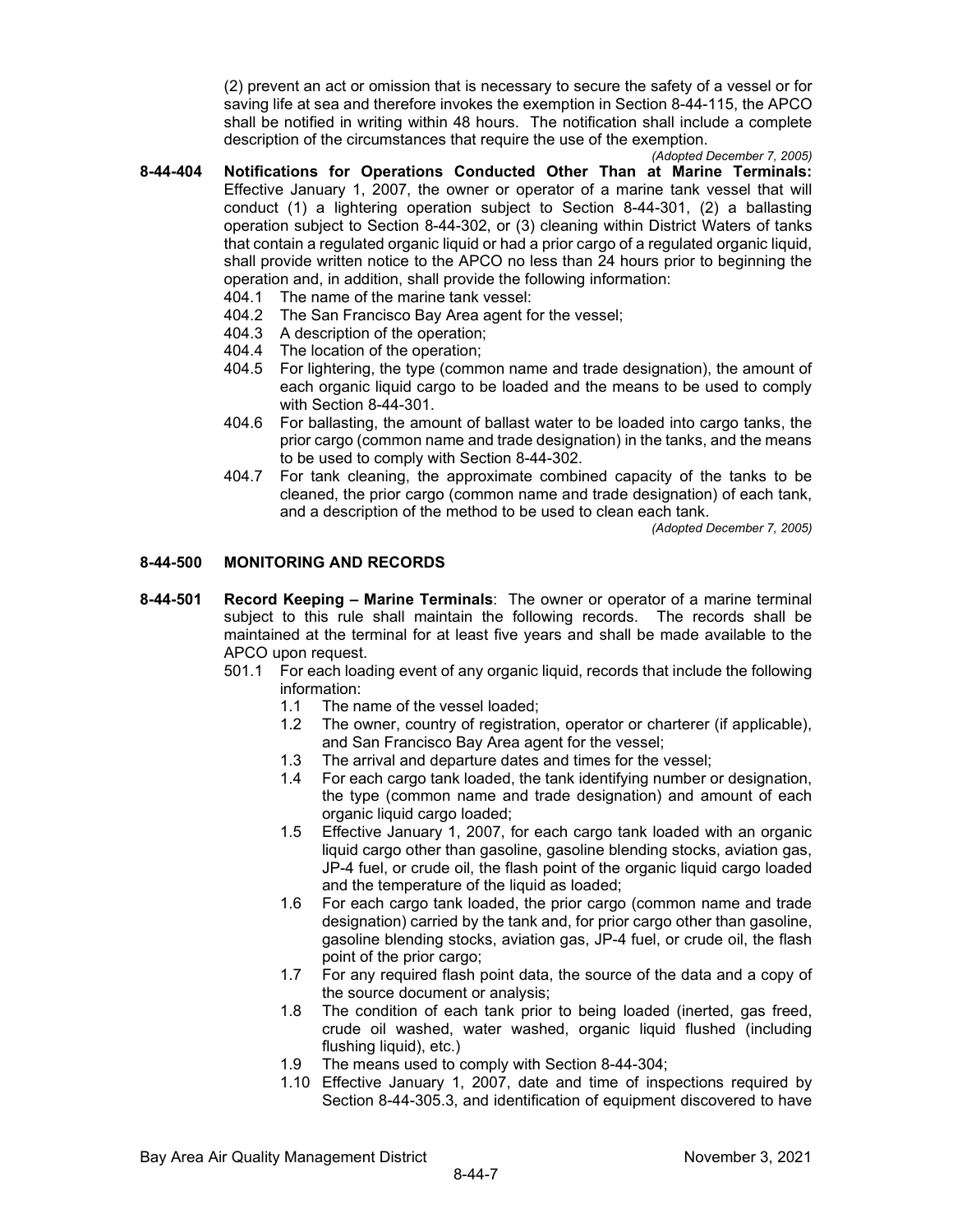a liquid or gas leak in excess of the limits in Section 8-44-305.1, including time of discovery, measured liquid leak rate or organic concentration, measures taken to minimize or repair the leak, repaired leak rate and the time these measures were completed.

- 501.2 For each ballasting operation subject to Section 8-44-302 conducted at a marine terminal, records that include the following information:
	- 2.1 The information specified in Sections 8-44-501.1.1 through 501.1.3;
	- 2.2 For each cargo tank loaded with ballast water, the tank identifying number or designation, and amount of ballast water loaded;
	- 2.3 For each cargo tank loaded with ballast water, the prior cargo (common name and trade designation) carried by the tank;
	- 2.4 The means used to comply with Section 8-44-302.
	- 2.5 Effective January 1, 2007, date and time of inspections required by Section 8-44-305.3, and identification of equipment discovered to have a liquid or gas leak in excess of the limits in Section 8-44-305.1, including time of discovery, measured liquid leak rate or organic concentration, measures taken to minimize or repair the leak, repaired leak rate and the time these measures were completed.
- 501.3 For each venting operation subject to Section 8-44-303.1 conducted at a marine terminal, records that include the following information:
	- 3.1 The information specified in Sections 8-44-501.1.1 through 501.1.3;
	- 3.2 For each cargo tank vented, the tank identifying number or designation and the prior cargo (common name and trade designation) carried by the tank;
	- 3.3 For each cargo tank vented, the activity leading to the venting (inerting, purging, gas freeing, tank cleaning, or other specified activity);
	- 3.4 The means used to comply with Section 8-44-303.
	- 3.5 Effective January 1, 2007, date and time of inspections required by Section 8-44-305.3, and identification of equipment discovered to have a liquid or gas leak in excess of the limits in Section 8-44-305.1, including time of discovery, measured liquid leak rate or organic concentration, measures taken to minimize or repair the leak, repaired leak rate and the time these measures were completed.

*(Amended December 7, 2005)*

- **8-44-502 Record Keeping – Marine Tank Vessels:** Effective January 1, 2007, the San Francisco Bay Area owner, operator, or agent for a marine tank vessel shall maintain the following records. The records shall be maintained by the owner, operator, or agent for at least five years and shall be made available to the APCO upon request.
	- 502.1 For each lightering operation subject to Section 8-44-301, records that include the following information:
		- 1.1 The name of the vessels involved;
		- 1.2 The owner, country of registration, operator or charterer (if applicable), and San Francisco Bay Area agent for each vessel;
		- 1.3 The beginning and ending dates and times for operation;
		- 1.4 The location of the operation;
		- 1.4 For each cargo tank loaded, the tank identifying number or designation, the type (common name and trade designation) and amount of each organic liquid cargo loaded;
		- 1.5 For each cargo tank loaded, the prior cargo (common name and trade designation) carried by the tank;
		- 1.6 The condition of each tank prior to being loaded (inerted, gas freed, crude oil washed, water washed, organic liquid flushed (including flushing liquid), etc.)
		- 1.7 The means used to comply with Section 8-44-301;
		- 1.8 Date and time of inspections required by Section 8-44-305.3, and identification of equipment discovered to have a liquid or gas leak in excess of the limits in Section 8-44-305.2, including time of discovery, measured liquid leak rate or organic concentration, measures taken to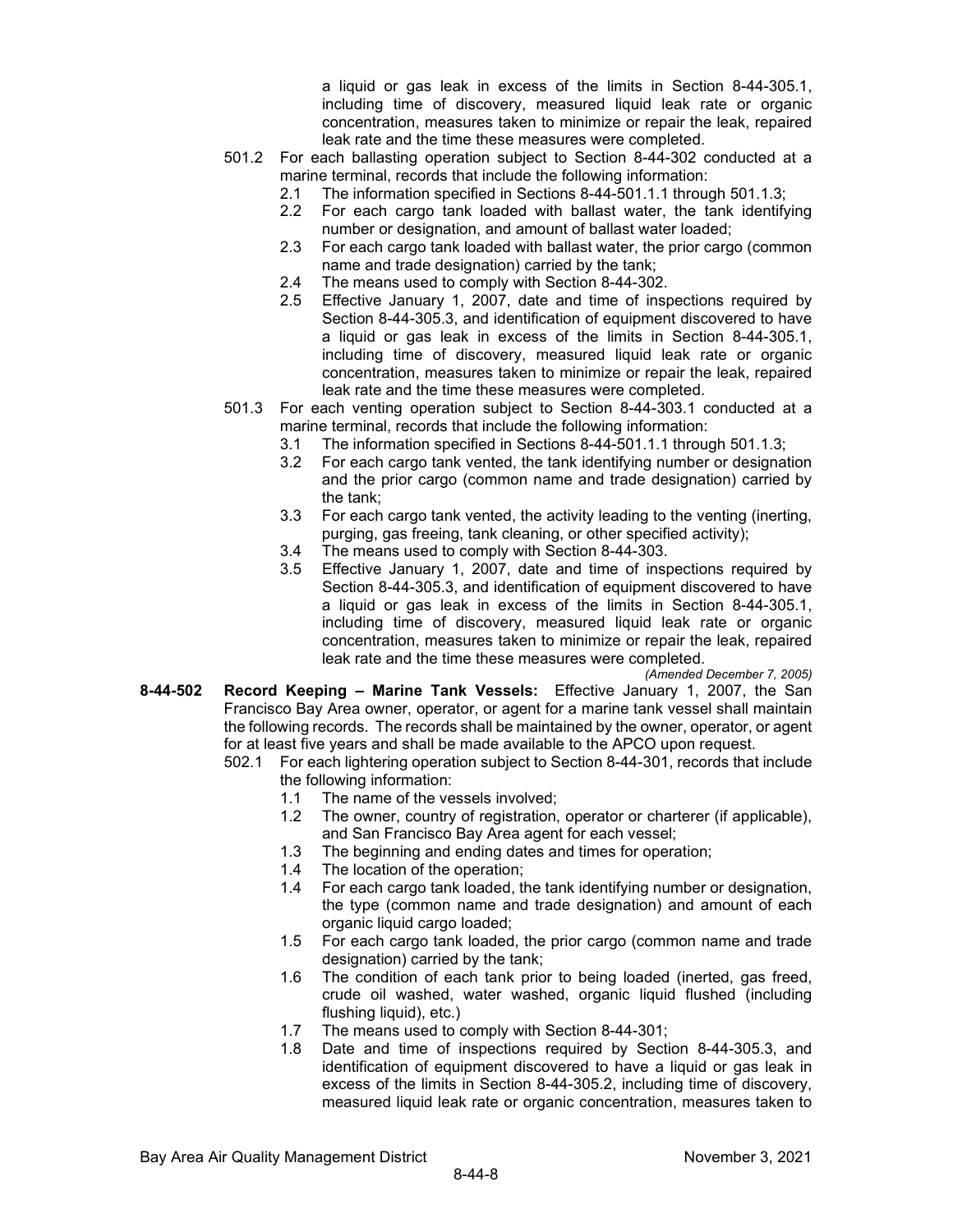minimize or repair the leak, repaired leak rate and the time these measures were completed.

- 502.2 For each ballasting operation subject to Section 8-44-302, records that include the following information:
	- 2.1 The name of the vessel;
	- 2.2 The owner, country of registration, operator or charterer (if applicable), for the vessel;
	- 2.3 The beginning and ending dates and times for operation;
	- 2.4 The location of the operation;
	- 2.5 The amount of ballast water loaded into cargo tanks and the prior cargo (common name and trade designation) for the tanks;
	- 2.6 The means used to comply with Section 8-44-302.
	- 2.7 Date and time of inspections required by Section 8-44-305.3, and identification of equipment discovered to have a liquid or gas leak in excess of the limits in Section 8-44-305.2, including time of discovery, measured liquid leak rate or organic concentration, measures taken to minimize or repair the leak, repaired leak rate and the time these measures were completed.
- 502.3 For each venting operation subject to Section 8-44-303.1, records that include the following information:
	- 3.1 The name of the vessel;
	- 3.2 The owner, country of registration, operator or charterer (if applicable), for the vessel;
	- 3.3 A description of the venting operation;
	- 3.4 The beginning and ending dates and times for operation;
	- 3.5 The location of the operation;
	- 3.6 The prior cargo (common name and trade designation) for the tanks;
	- 3.7 The means used to comply with Section 8-44-303.
	- 3.8 Date and time of inspections required by Section 8-44-305.3, and identification of equipment discovered to have a liquid or gas leak in excess of the limits in Section 8-44-305.2, including time of discovery, measured liquid leak rate or organic concentration, measures taken to minimize or repair the leak, repaired leak rate and the time these measures were completed.
- 502.4 For each tank cleaning operation involving tanks that contain a regulated organic liquid or that had a prior cargo of a regulated organic liquid and that was conducted (1) within District Waters or (2) within California Coastal Waters by a vessel on a voyage that involved a call at a port or marine terminal within the District or District Waters:
	- 4.1 The name of the vessel;
	- 4.2 The owner, country of registration, operator or charterer (if applicable), for the vessel;
	- 4.3 The beginning and ending dates and times for operation;
	- 4.4 The location of the operation;<br>4.5 The designation or number of
	- The designation or number of each tank cleaned, the volume of each tank, the prior cargo (common name and trade designation) of each tank, and a description of the method used to clean each tank.

*(Adopted December 7, 2005)*

- **8-44-503 Record Keeping - Exemptions**: Effective January 1, 2007, a person that performs an operation and that seeks exemption for that operation under Sections 8-44-110 or 111 shall maintain the following records. These records shall be retained for at least five years and shall be made available to the APCO upon request.
	- 503.1 For Section 8-44-110: The date of the loading event, names of loading and receiving vessels, location of the event, type of material loaded (common name and trade designation), and volume of load.
	- 503.2 For Section 8-44-111: The date of the loading event, names of loading and receiving vessels, location of the event, type of material loaded (common name and trade designation), and volume of load.